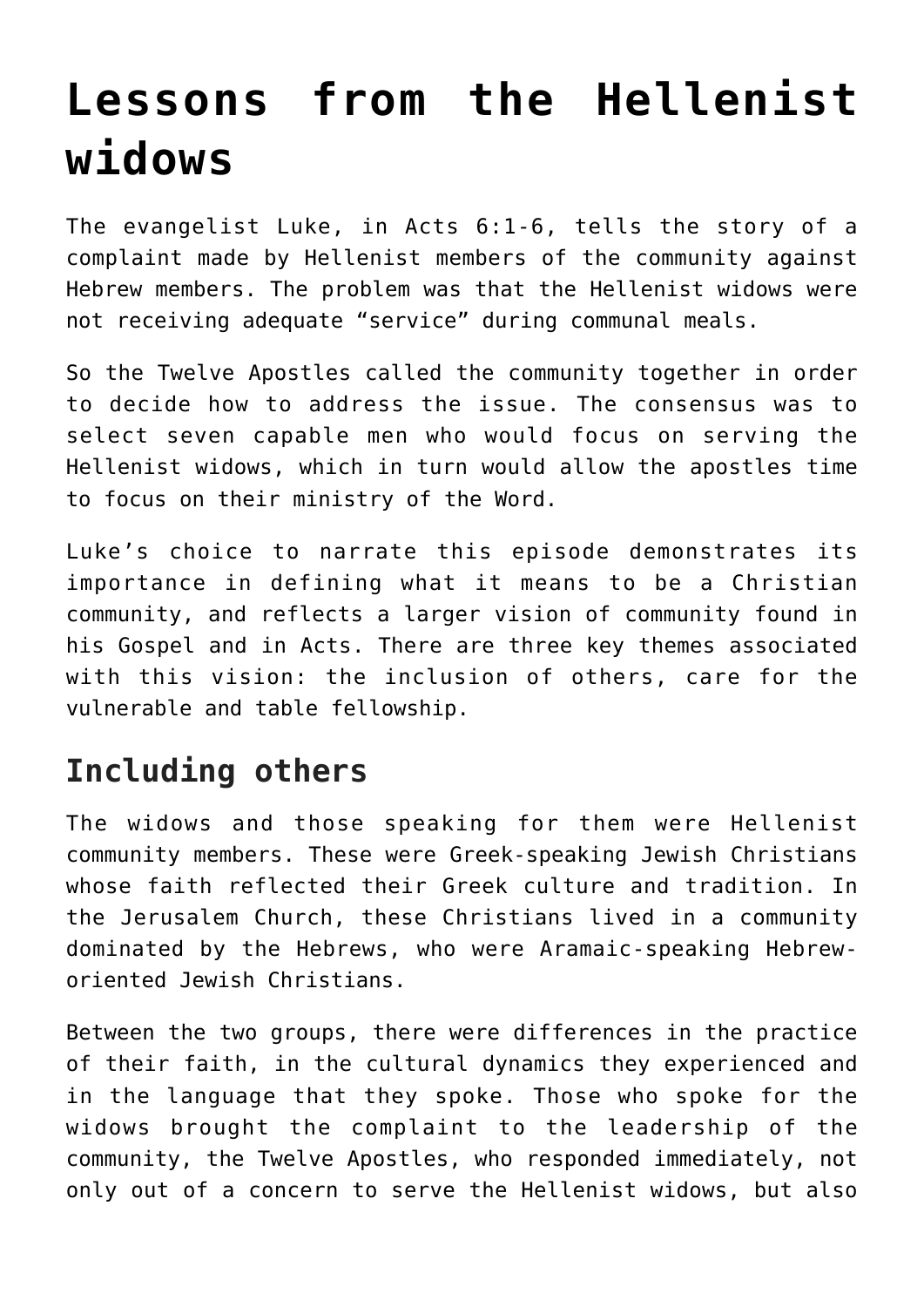out of a concern that the ministry or "service" be delegated to key members of the community.

For Luke, this episode is but one example of a larger theme consisting of bringing together outsiders and insiders into one diverse but unified community. The first instance is found at Luke 4:16-30. Here Luke tells how Jesus was expelled from his home synagogue in Nazareth after proclaiming a passage from the Old Testament prophet Isaiah, who stated that the spirit of the Lord was upon him and that the Lord had sent him "to bring good news to the lowly and to heal the brokenhearted" (Is 61:1-2).

Commenting on this, Jesus said "today this Scripture passage is fulfilled in your hearing" (Lk 4:21). Jesus then recounted two Old Testament stories about non-Israelites — the widow of Zarephath  $(1 \text{ Kas } 17:7-16)$  and Naaman the Syrian  $(2 \text{ Kas } 5:1-14)$ — who were cared for and blessed by God. These stories exemplify God's care for the "outsider."

Another example of this theme is found in Jesus' parable of the Good Samaritan (Lk 10:29-37), which was designed to shock listeners into thinking differently about the Samaritans, who up to that time had experienced a long rivalry with Israelites. For most of Jesus' listeners, there was no such thing as a "good Samaritan"; yet it was the Samaritan, acting on the Old Testament commandment to "love your neighbor" (Lev 19:18), who responded with charity to the wounded man lying in the dirt on the road to Jericho.

Finally, in Acts we meet a Roman centurion named Cornelius, who was devoted to the God of Israel and whose "prayers and almsgiving ascended as a memorial offering before God" (Acts 10:1-4). Luke makes the effort to describe the non-Israelite Cornelius through colorful wording that reflects Temple offerings. Cornelius, as a Gentile and even more as a Roman soldier, eventually receives baptism, along with his whole household through Peter (Acts 10:48). These stories reflect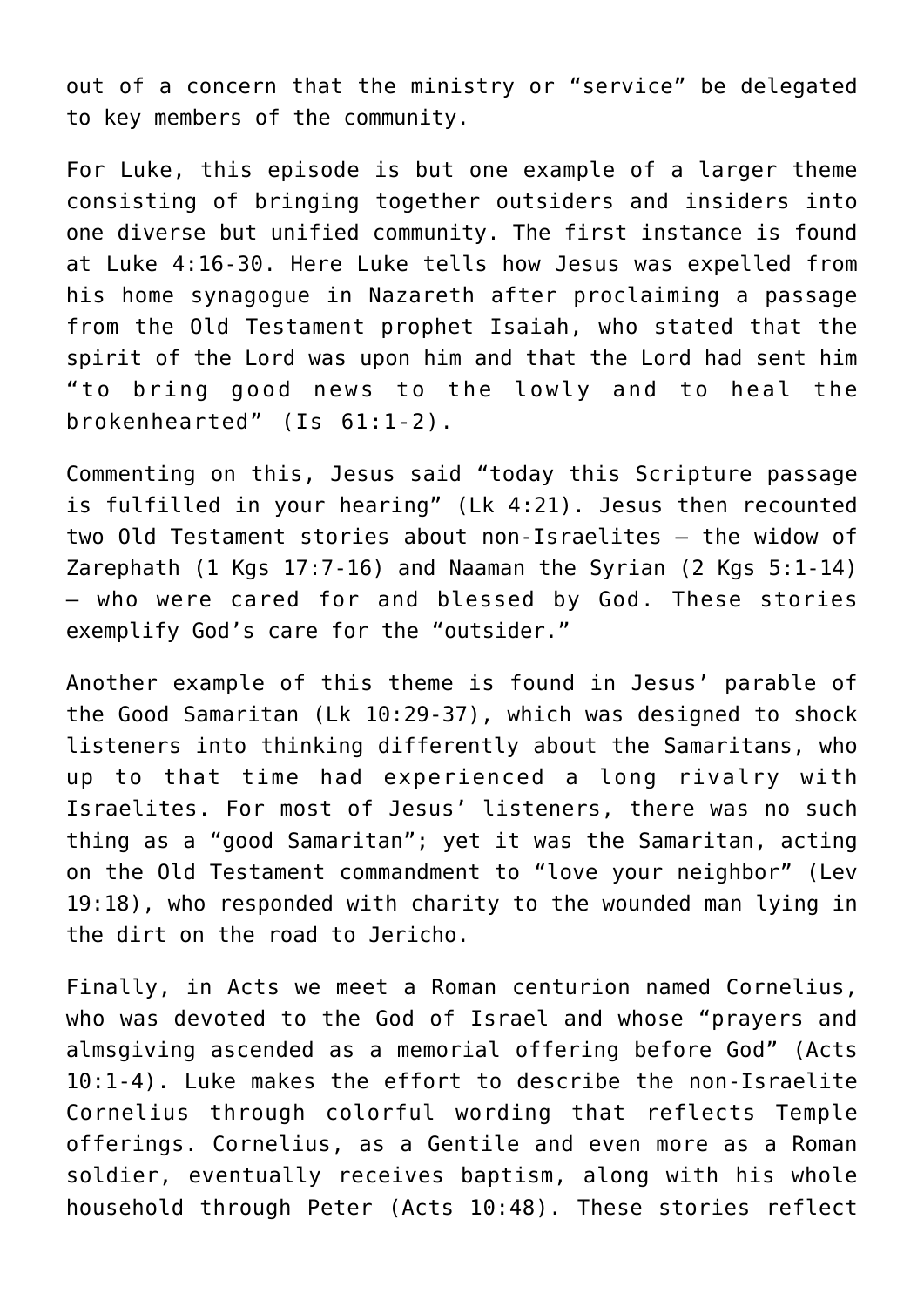the early Church's concern to include as "insiders" those who were traditionally considered "outsiders."

#### **Care for the vulnerable**

This is why Luke's Gospel is known in tradition as the "Gospel of the poor," which inspired the value of taking "the option for the poor." We first see this theme in Mary's Magnificat, in which she sings about a God who "has thrown down the rulers from their thrones but lifted up the lowly. The hungry he has filled with good things; the rich he has sent away empty" (Lk 1:52-53).

| Serving the 'widows' in our midst                                                                                           |
|-----------------------------------------------------------------------------------------------------------------------------|
| $ Reflecting$ on the community life of the early Church, here are some suggestions for including others, caring for the $ $ |
| vulnerable and sharing meals to build community in your parish:                                                             |
| - Volunteer at your local food pantry or soup kitchen                                                                       |
| - Invite another family over for dinner, especially if they are new to the parish                                           |
| - Visit a local nursing home and play games with the residents                                                              |
| - Make cards for homebound parishioners who are unable to come to Mass                                                      |
| - Introduce yourself to one new person after Sunday Mass each week.                                                         |

In his birth narrative, Luke has Jesus born into poor circumstances, for example, showing him first placed in an animal feeding trough (Lk 2:7). Further into the birth narrative, we learn that Joseph and Mary, at the presentation of Jesus in the Jerusalem Temple, offer the more affordable turtle doves instead of a lamb for the sacrifice (Lk 2:24, see Lev 12:8). Into Jesus' public ministry, Luke's Sermon on the Plain lists Jesus' first beatitude as "blessed are you who are poor" (Lk 6:20).

When it comes to our narrative in Acts 6, Luke certainly knows that the neglect of widows resonates with the Old Testament tradition of caring for the poor of the community. In the book of Deuteronomy, a repeated covenant command is to care for "the resident alien, the orphan and the widow," three of the most vulnerable and marginalized members of the ancient Israelite community (Dt 24:17-22).

That this command to care for the poor is part of covenant means that it is not an option. It is an indispensable part of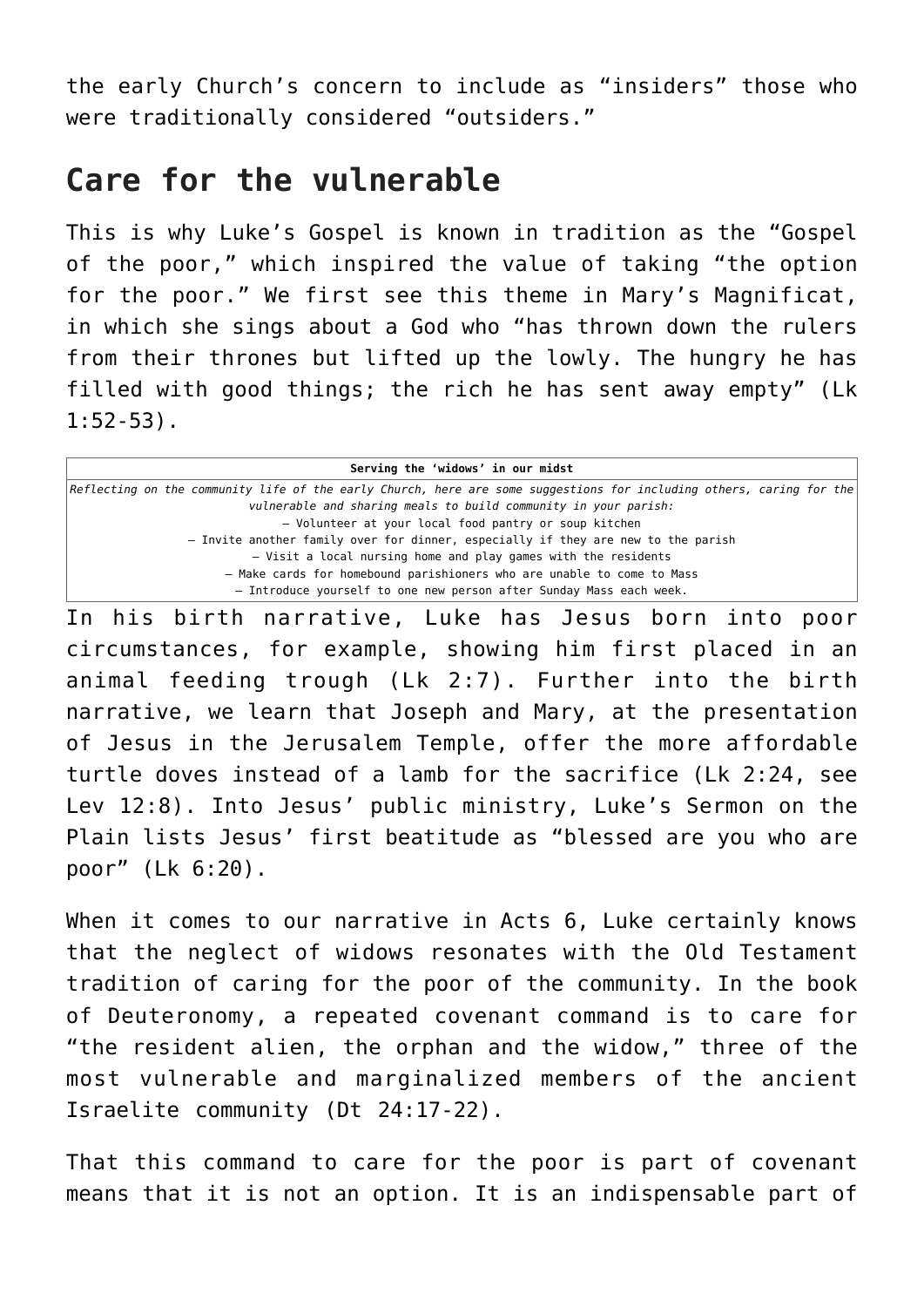being in relationship with God. Thus, the new covenant Jesus instituted at the Last Supper (Lk 22:20) carries with it a social dimension emphasizing care for the vulnerable. In short, the command to the Israelites to care for "the resident alien, the orphan and the widow" carried forward into Jesus' fulfillment of this covenant to become the practice of the Christian community.

## **Table fellowship**

Finally, the concern expressed for the Hellenist widows takes place within the context of table fellowship. In his Gospel and Acts, Luke repeatedly shows the community gathering for a meal. Scholars have long noticed that in Luke's Gospel Jesus is frequently found at table and that some of his most important teaching moments happen during a meal.

It is noteworthy that Jesus teaches about inclusion and care for the poor during meals. The "sinful woman" finds forgiveness in Jesus as he sits at meal with a group of Pharisees (Lk 7:36-50). Zacchaeus, the wealthy but hated outsider, a tax collector, resolves to care for the poor as Jesus stays at his house, which likely included a meal (Lk 19:1-10). Acts 2:42-47 depicts community life not only in terms of sharing goods, prayer and receiving the teaching of the apostles, but also in breaking bread together.

Lastly, Peter's vision, in which he sees "unclean" animals and is told to "slaughter and eat" because "what God has made clean you are not to call profane" (Acts 10:9-16) again emphasizes Luke's concern for unity between Jewish and Hellenist Christians during community meals. For Luke, what was at stake was not only care for a vulnerable part of the community, but also the very occasion during which the community expresses its sense of *koinonia*, or being together as a family.